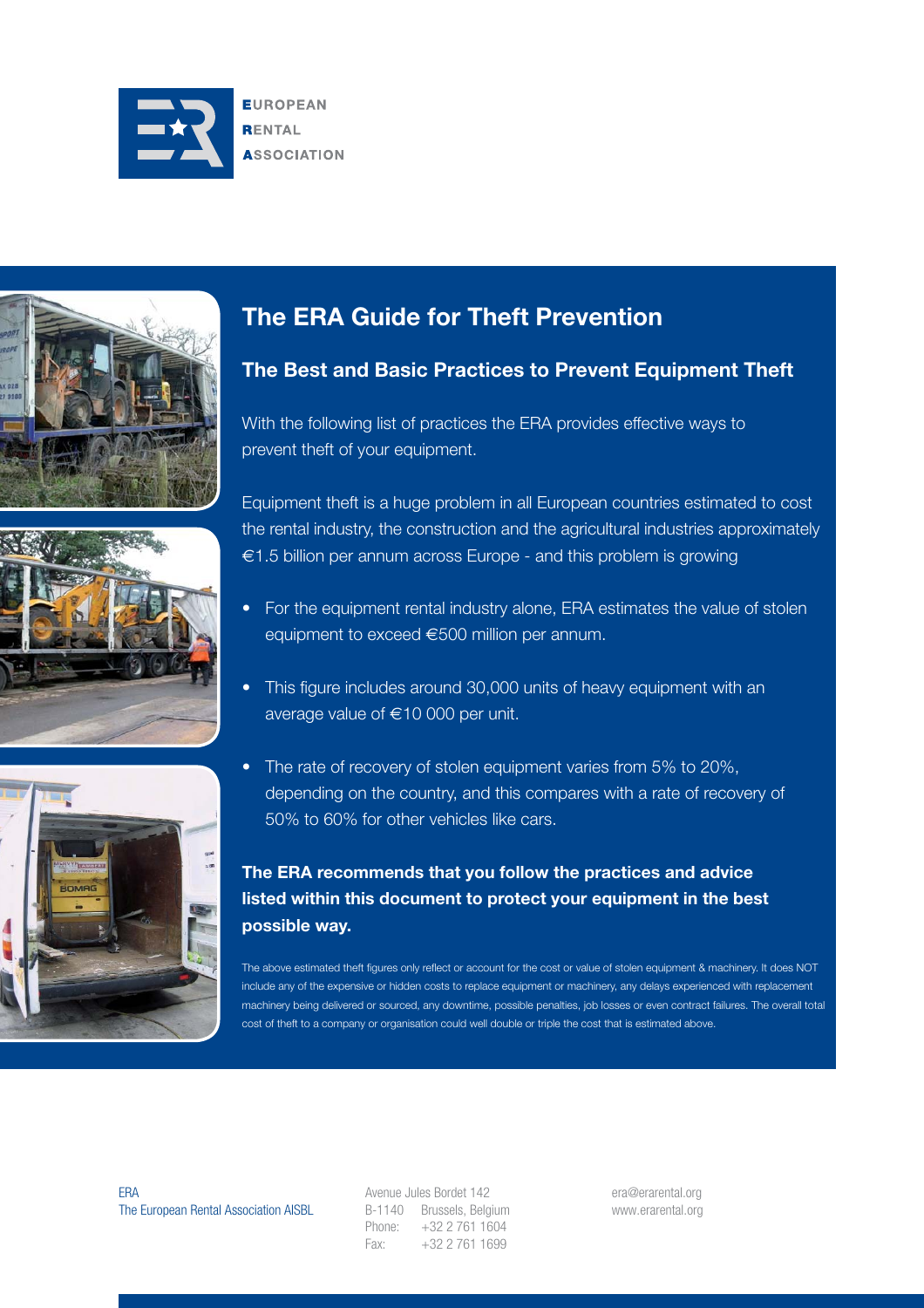









# **The Best and Basic Practices to Prevent Equipment Theft**

#### **A. ORGANISATION:**

- 1. Sensitize, educate and instruct your employees and co-workers and check often if your internal procedures are effective (also promote an internal course to educate people on anti-theft measures).
- 2. Sensitize, educate and instruct your client and their employees (promote anti-theft culture through information and documents).
- 3. Check the trustworthiness of your business partner (think of 'illegal appropriation'!).
- 4. Check the trustworthiness of the transportation company you are using.
- 5. Keep the documents of your equipment safe.
- 6. If you perceive something suspicious, inform the police and the construction management.
- 7. Act fast in the event of a theft: Contact the police and bring a charge against the (unknown) thief/thieves; inform your insurer; have your equipment documents ready.
- 8. Write down a detailed description of your equipment (classification, serial number, etc.) and complete it with high-quality pictures.
- 9. Join and work together with associations (like the ERA and or National Rental Associations) involved in plant theft fighting.

## **B. LOCATION:**

- 10. Provide safe containers.
- 11. Safeguard the construction and company site with guard service and/or video surveillance systems.
- 12. Keep your equipment keys in a safe place and develop internal delivery procedures for all equipment keys and security devices.
- 13. Link smaller equipment together.

#### **C. PLANT EQUIPMENT:**

- 14. Mark and register your equipment with an approved system or scheme.
- 15. When buying new equipment, take a close look at the identifiers and anti-theft devices and record all details, numbers and locations of these identifiers.
- 16. Make use of mechanical anti-theft devices (wheel clamp, gear shift lock, etc).
- 17. Make use of electro-mechanical or electronic anti-theft devices.

## **Your machines are your assets – keeping them safe will save you money!**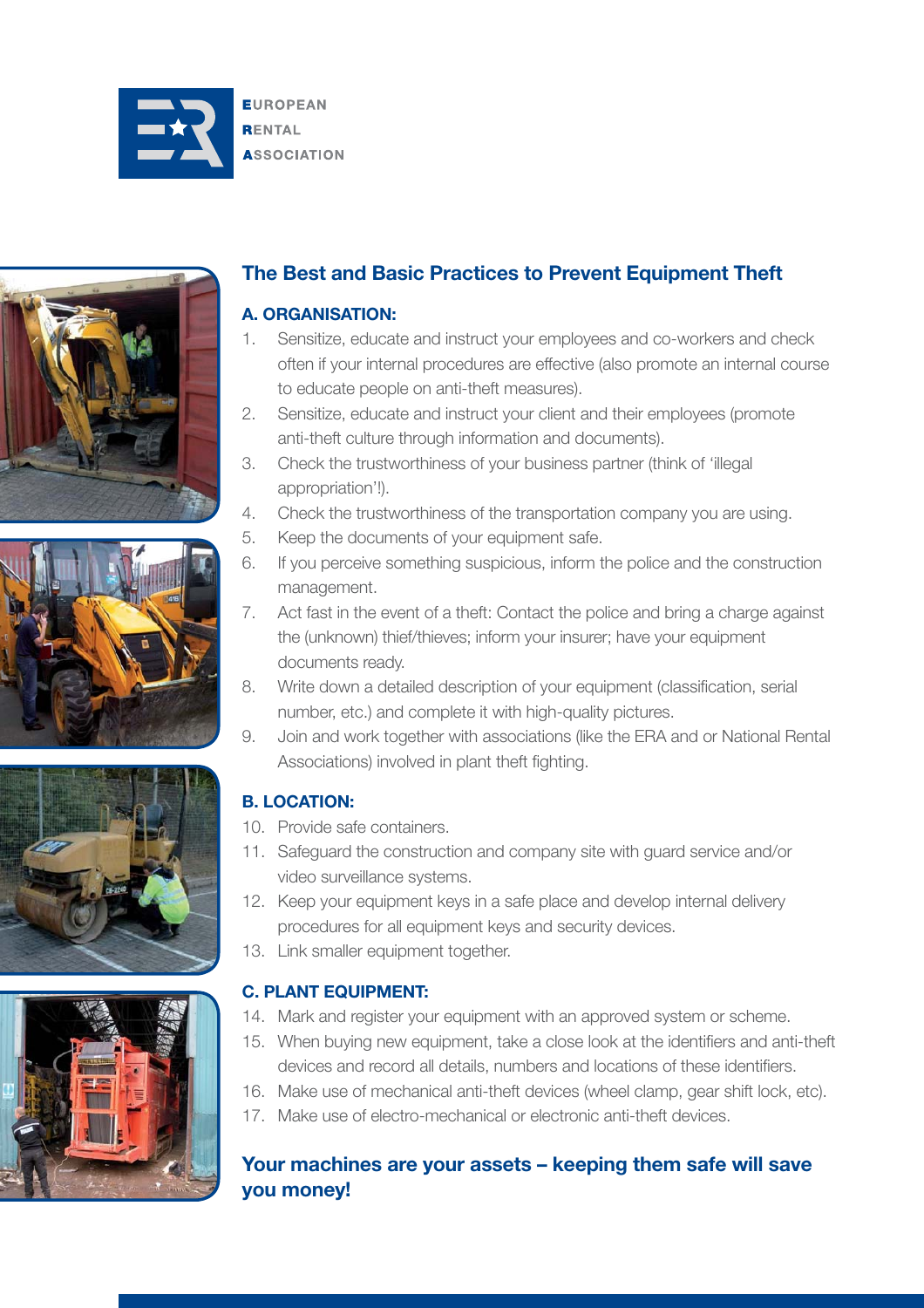

# **Appendix**

#### **Appendix I**

Examples of Best Practice in Parking and Securing Equipment

#### **Appendix II**

The ISO 10261 Standard - Information about the international standard on unique machine numbering and identification

### **Appendix III**

Education and Training of Employees and Customers

#### **Appendix IV**

Plant Equipment - A General Guide for Anti Theft Systems and Registration Systems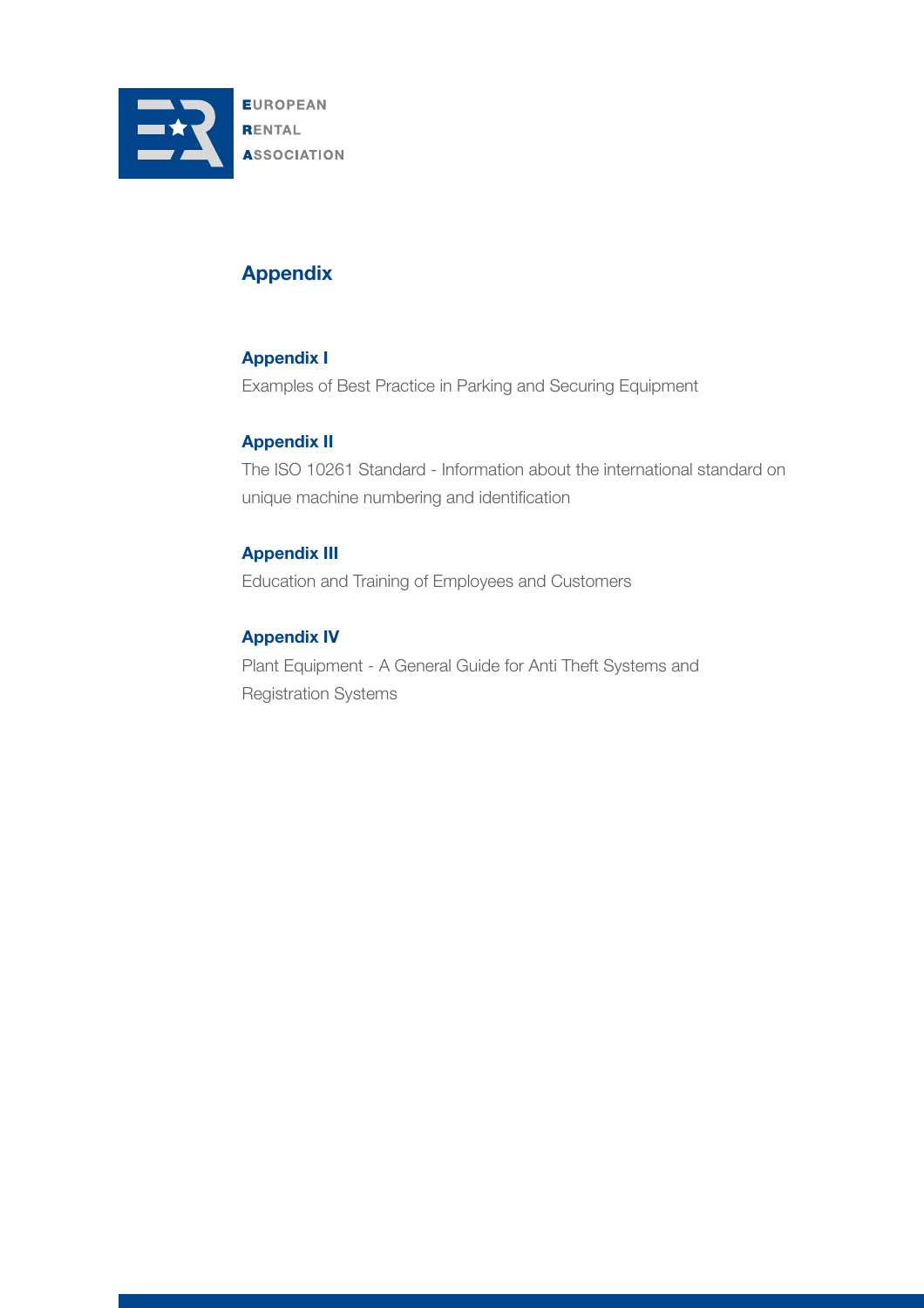

# **Appendix 1: Examples of Best Practice in Parking and Securing Equipment**





Trailer locks and tow hitch locks preventing removal or protecting the tow hitch with the machine bucket also helps prevent theft.



When leaving equipment overnight on sites secure compressors under boom arms of mini excavators then use immobilisers or hydraulic locks to prevent removal.



If leaving mini excavators remove from trailer, slew cab and extend boom arms. Use immobilisers and/or hydraulic locks. This makes the machine impossible to remove or lift away. Note the presence of an approved registration scheme (i.e. The CESAR Scheme) and corporate colours. Criminals dislike stealing this type of equipment due to expense of repainting equipment.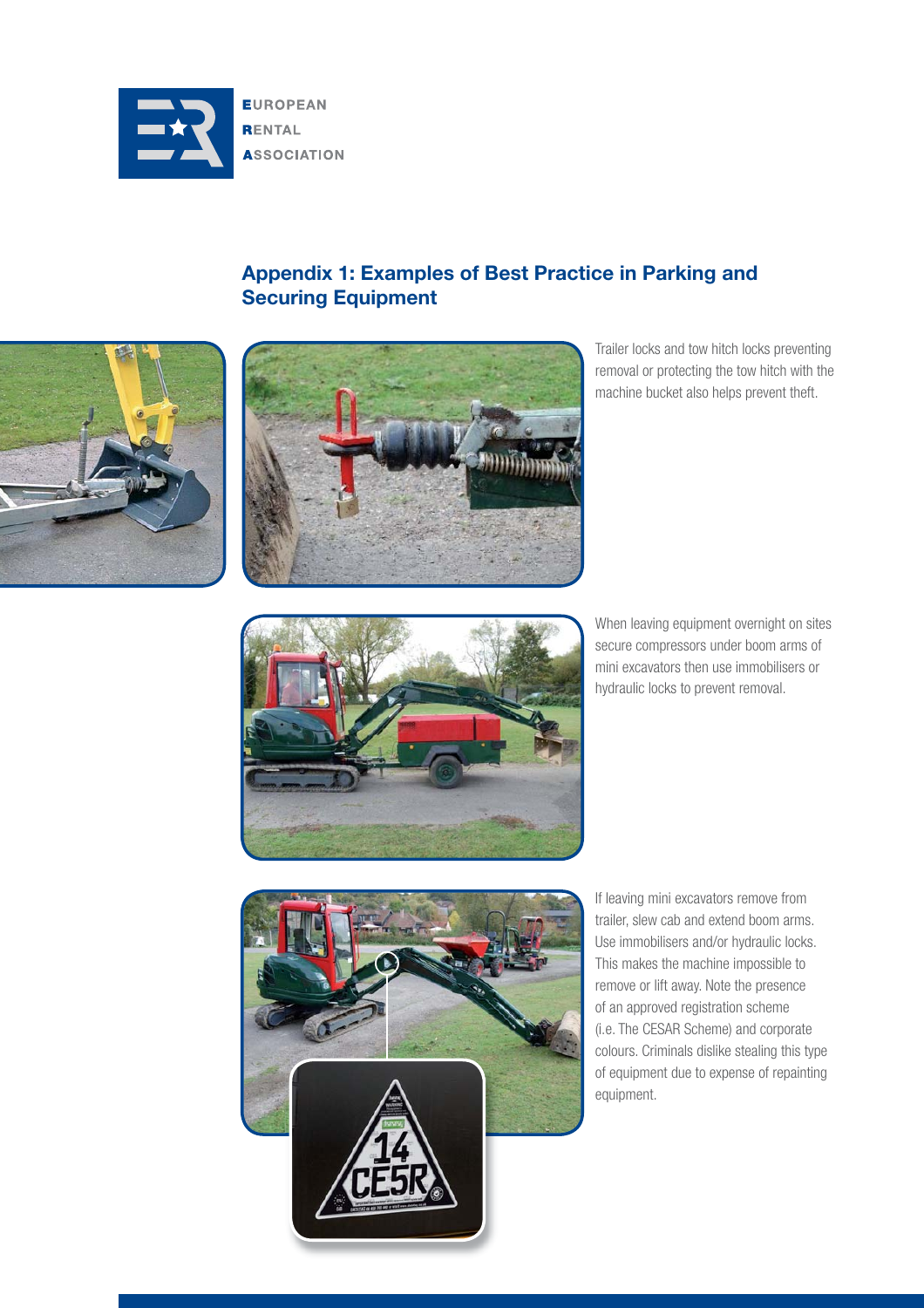

**EUROPEAN RENTAL ASSOCIATION** 



Secure equipment together, preventing either being lifted or dragged away. Use immobilisers and/or hydraulic locks with chain and padlocks.



To make it difficult for criminals to break in to your portable store, we suggest parking a machine in this manner. This will not only make it difficult to break into the store but will stop the store from being lifted.



For attachments and buckets weld plant numbers and company logos/details to aid identification.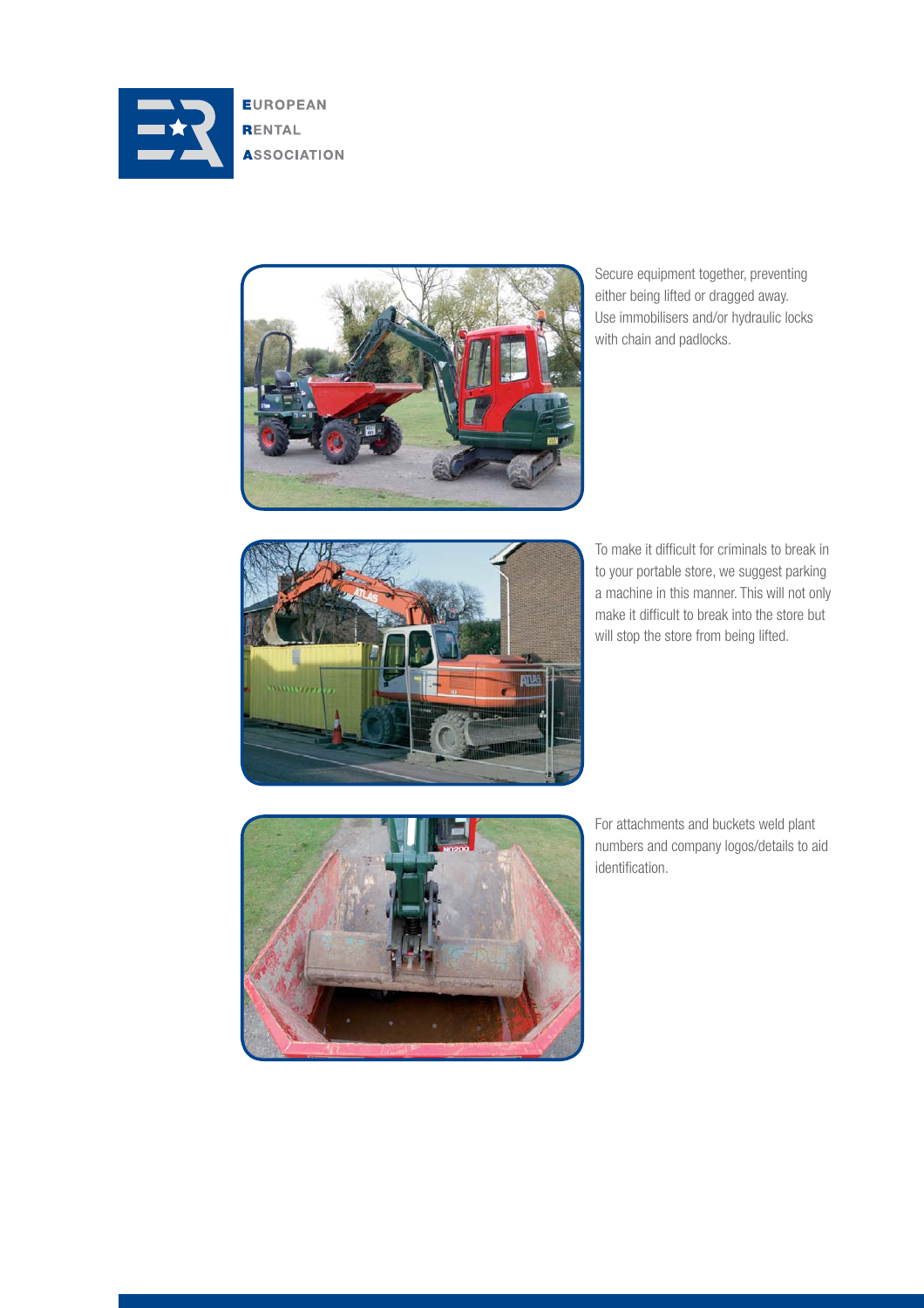

**EUROPEAN RENTAL ASSOCIATION** 



Secure trailers and equipment to each other or to road furniture. Lift all chains from ground to prevent easy attacks and purchase for cutters/bolt croppers. Invest in good quality approved chains and padlocks.



Make the thiefs life harder. Equipment removed from trailer and boom arms extended and immobilisers and/or hydraulic locks set preventing ease of theft.





Boom arms and legs extended and immobilisers and/or hydraulic locks set. This telehandler now becomes nearly impossible to remove quickly by theft.

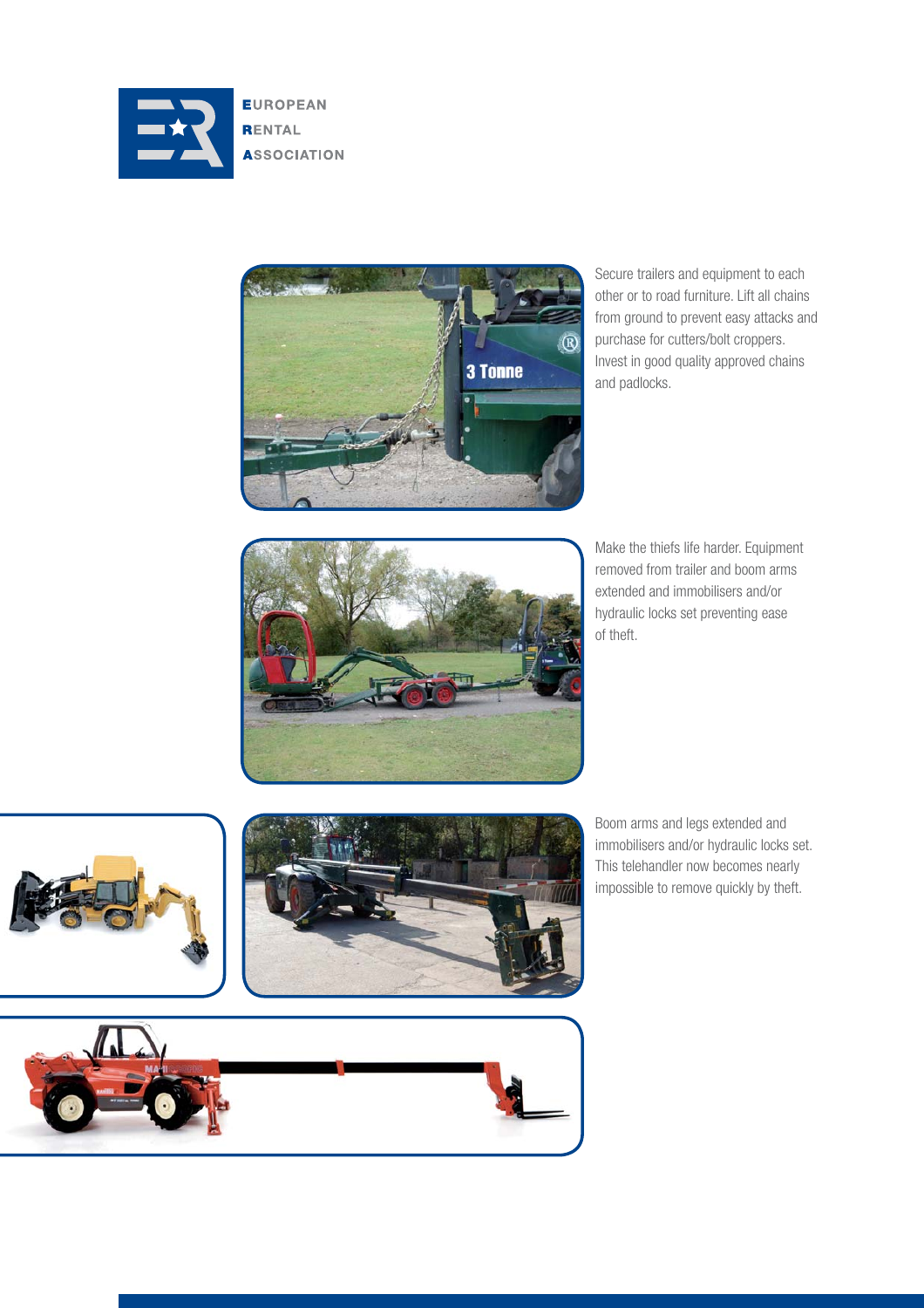

# **And how not to do it!**



This machine will be stolen in a number of seconds... not locked and no hitch lock installed. An expensive mistake.



This may seem obvious, but it can be a familiar sight on construction sites. You would not leave your keys in the ignition of your car or commercial vehicle - so please make sure that you remove the keys out of the ignition switch as soon as possible and when not in use.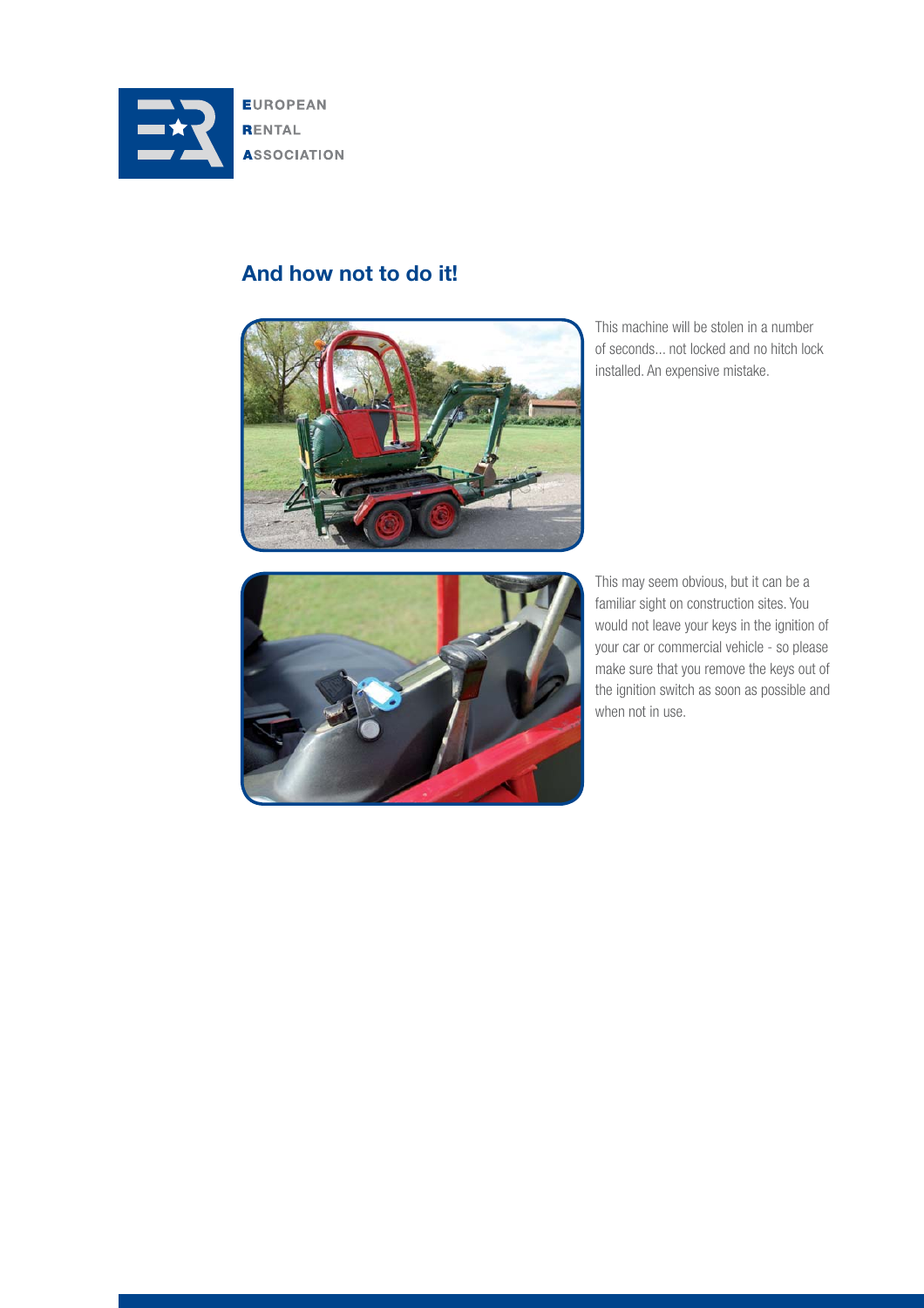

## **Appendix 2: The ISO 10261 Standard**

**ISO 10261** is the International Standard which specifies the requirements, content, structure and location of a unique product identification numbering system for all earth-moving construction machinery and agricultural machinery.

When purchasing machinery, the ERA advises members that it is best practise to make sure that the machinery or equipment purchased is marked, stamped and or identifiable to this ISO 10261 standard.

These unique numbers are very important and you will need to keep records of these numbers to inform the Police or Law Enforcement Agencies if your machine or equipment is stolen.

These unique machine numbers, the machine make, model and description plus your company or organisation contact details can also be recorded with an approved registration scheme and database.

## **Revision to ISO 10261**

The PIN is assigned to a machine for identification purposes composed of four parts totaling 17 characters.

New 17 Character PIN - "3518" PIN Format



The font should be Posident or similar (OCR-B) to avoid possibility to alter characters.

Each machine shall bear the following minimal information, in a legible and indelible condition:

- a) Name and address of the manufacturer
- b) Mandatory marking
- c) Designation of series or type
- d) The serial number e.g. PIN according to ISO 10261:2002
- e) Year of manufacturing
- f) Net engine power, expressed in kilowatts (kW), according to ISO 14396:2003
- g) The operating mass, expressed in kilograms, according to ISO 6016:1998

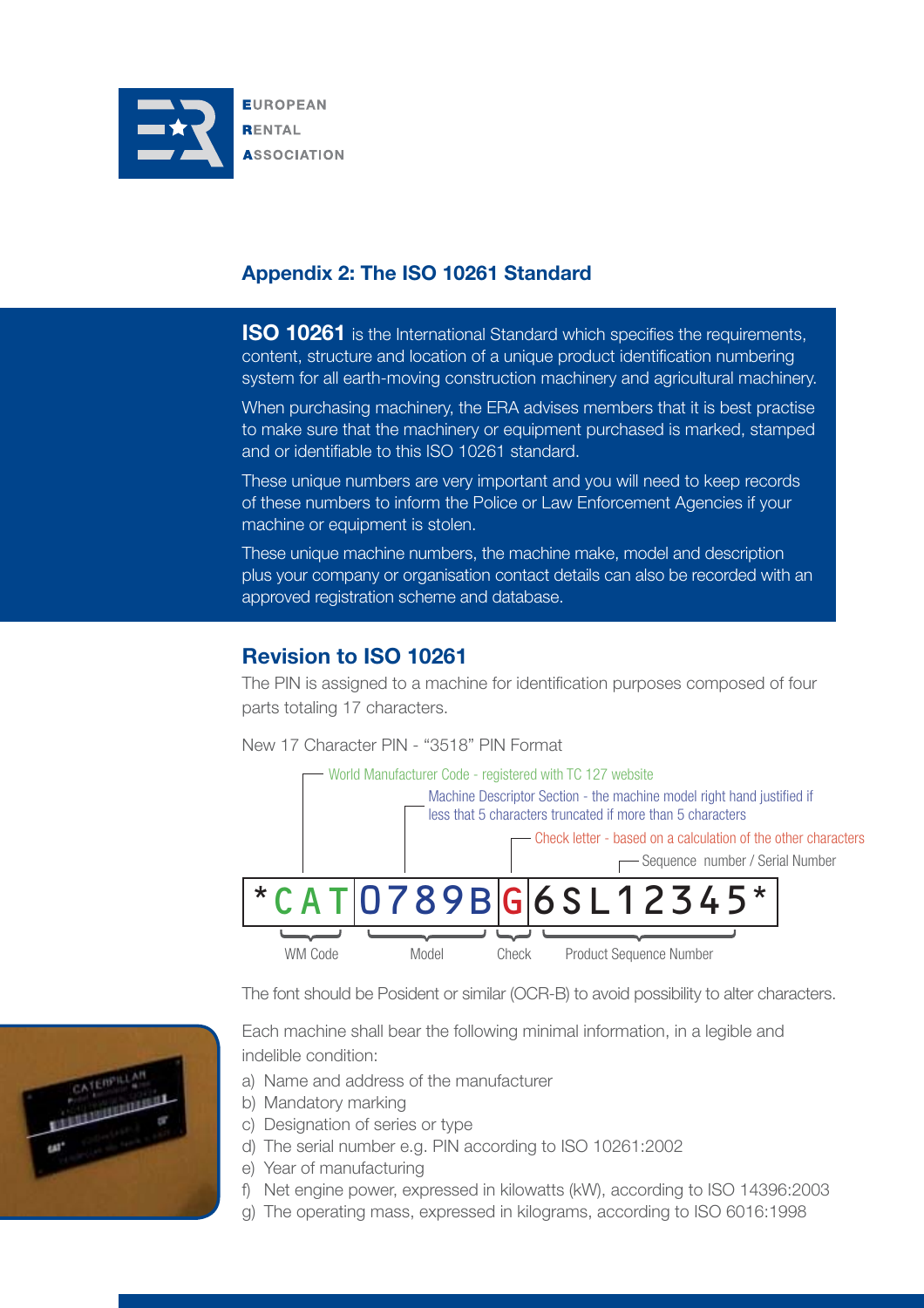

# **Appendix 3: Education and Training of Employees and Customers**

The following advice may help you to establish an 'anti-theft culture' within your company and show your anti-theft attitude to all of your stakeholders. Your employees have to be fully aware of the importance of a proactive anti-theft behaviour and they need to know that there will be serious consequences if they do not comply by the rules that your company have laid down.

Your employees are only one part of the equation. The actual users of your equipment – your clients – need to know about the risks and dangers of equipment theft and how to fight it. They need to know that it is a financial loss to them when the equipment is stolen. Without the right equipment they can not complete the job on time.

Where plant is to be rented out, sensible and practical rental procedures for authentication of customers are in force and audited at regular intervals in accordance with specific guidance provided by and available from most National Rental Associations.

Equipment theft is a very real problem causing considerable harm and generating considerable criminal profits. Most equipment theft is caused by organised criminal activity. Fraud and cloning of equipment are also avenues for criminal activity.

Work together to promote security by educating the users, employers and employees on their personal responsibility regarding security of equipment and where it is stored.

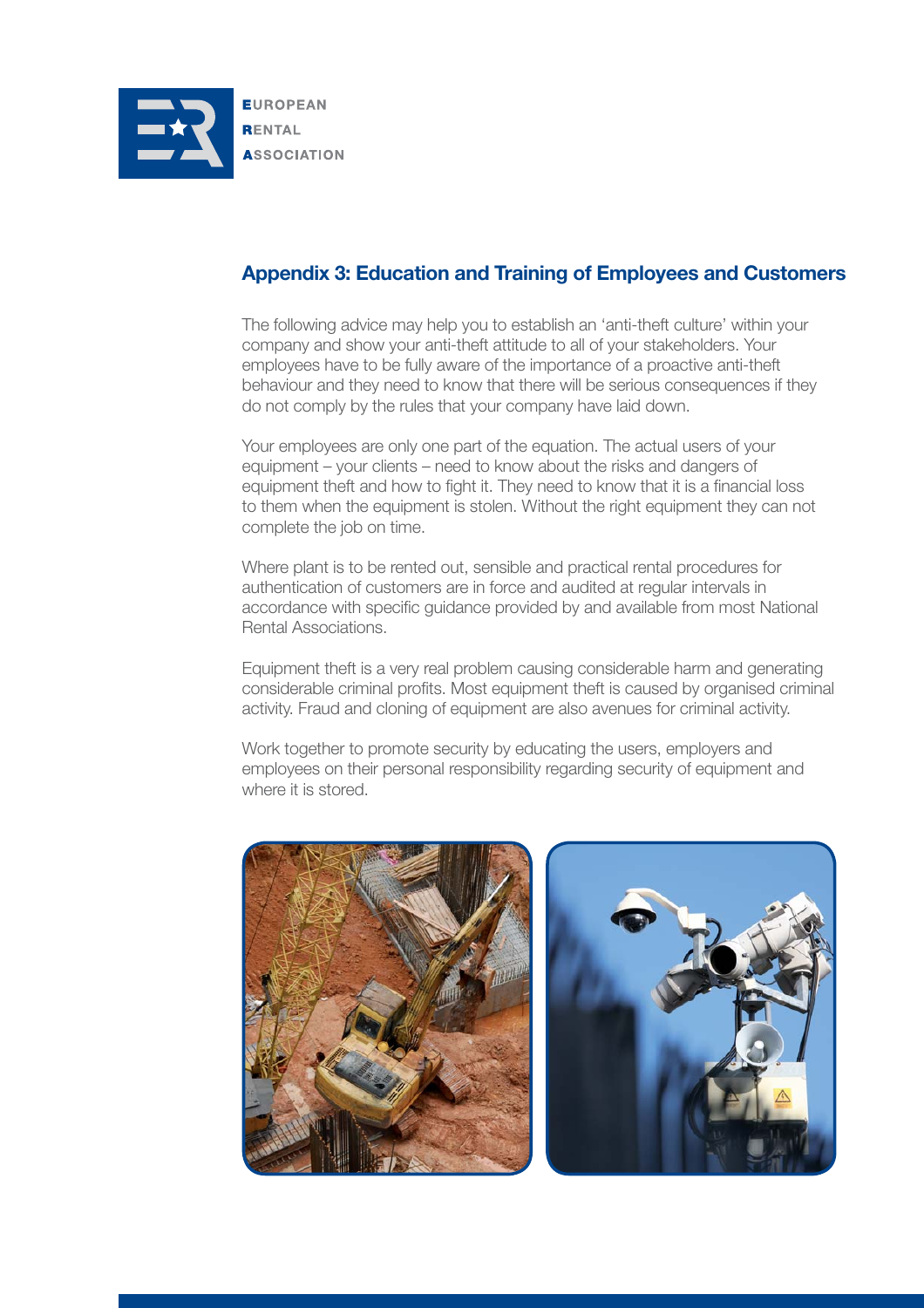

## **A. Company Education and Training**

- Provide a list of theft prevention measures for your employees especially for new employees. (i.e. Physical, Electronic and Human).
- Provide anti-theft training for your employees:
	- Considering the significance cost of equipment theft to the company.
	- *The training should be conducted on an annual basis.*
	- *There has to be a strong focus on how to behave and what to do to prevent theft.*
	- *Carry out due diligence checks on your customers.*
	- *On completion of the training there should be a short examination to*  ensure the participants understand the content of the training; a certificate  *should be handed out only to those who have passed the test.*
- An experienced employee should act as the company contact person on anti-theft issues. This person should also conduct the anti-theft training within the company.
- The ERA or National Rental Association guidance documents should be readily available within your company.
- The 'ERA or National Rental Association Guide for Theft Prevention' should be displayed on the company's notice board.
- Develop an effective plan for the event of equipment theft.
- Clear identification of the rental company by use of company livery.
- Keep accurate records of equipment identification numbers and other identifying features.
- Invite local police representatives to talk about the problems of equipment theft and to find ways of co-operation.
- Equipment theft is an ongoing problem; therefore, continuous education and training is a must within the company.

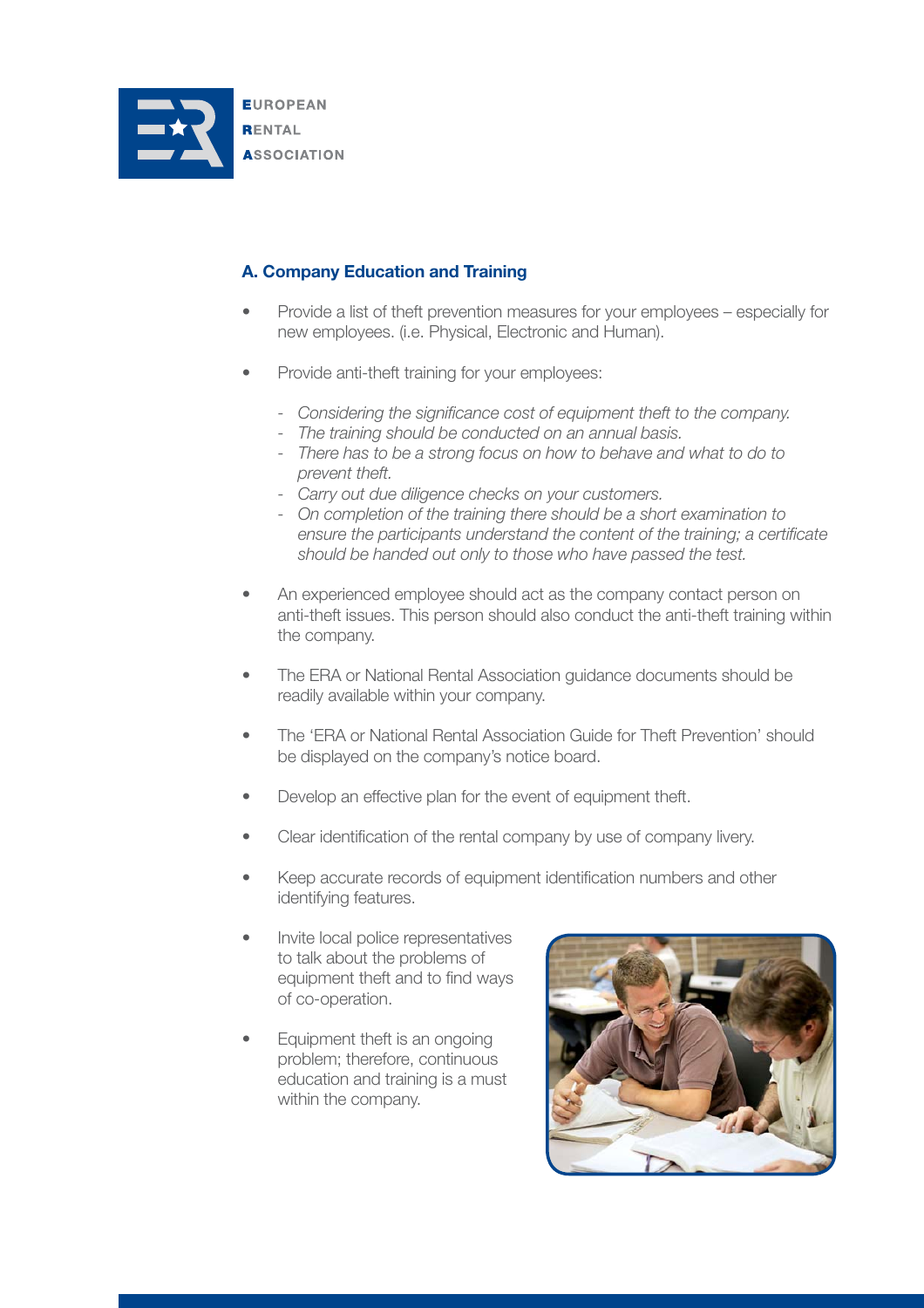

### **B. Client Education**

- Provide the ERA anti-theft documents to your clients and/or your National Rental Association anti-theft literature.
- This literature contains the key actions to prevent equipment theft such as:
	- *'Clients should complete a risk assessment and take all appropriate measures to reduce their risk'.*
	- *'Always remove keys when equipment is not being operated'. (i.e. good key security).*
	- *'Remove equipment from site (or lock it into secure storage) when not in use'.*
	- *'Ensure the driver/operator to use the security measures available'.*
	- *'Secure equipment together or to road furniture'.*
	- *'Remove the equipment from trailer's'.*
	- *'Fit physical restraints'.*
	- *'Do not leave the equipment at dubious and unoccupied sites'.*
	- *'Act fast in the event of a theft'.*
- Inform your clients about the economic loss they would face in case of a theft and the negative overall effects on their business: One can not complete a job properly and on time if the necessary equipment has been stolen - the clients of your client will not have a good remembrance of the collaboration with your client.
- Encourage your clients to:
	- *Establish staff incentives and penalties for good security practices.*
	- *Review and change the security arrangements as site circumstances change.*
	- *Use locked containers for the equipment.*
	- Use on-site or remotely controlled CCTV systems linked to flood lighting.
	- *Fit cab screens to equipment.*
	- *Use anti ram raid measures (including concrete blocks, high kerbs etc).*
	- *Use anti climb measures.*
	- *Educate and instruct their staff regarding all anti-theft measurements.*

Additional information on practices to prevent equipment theft are available in the other appendixes of The ERA Guide for Theft Prevention guide.

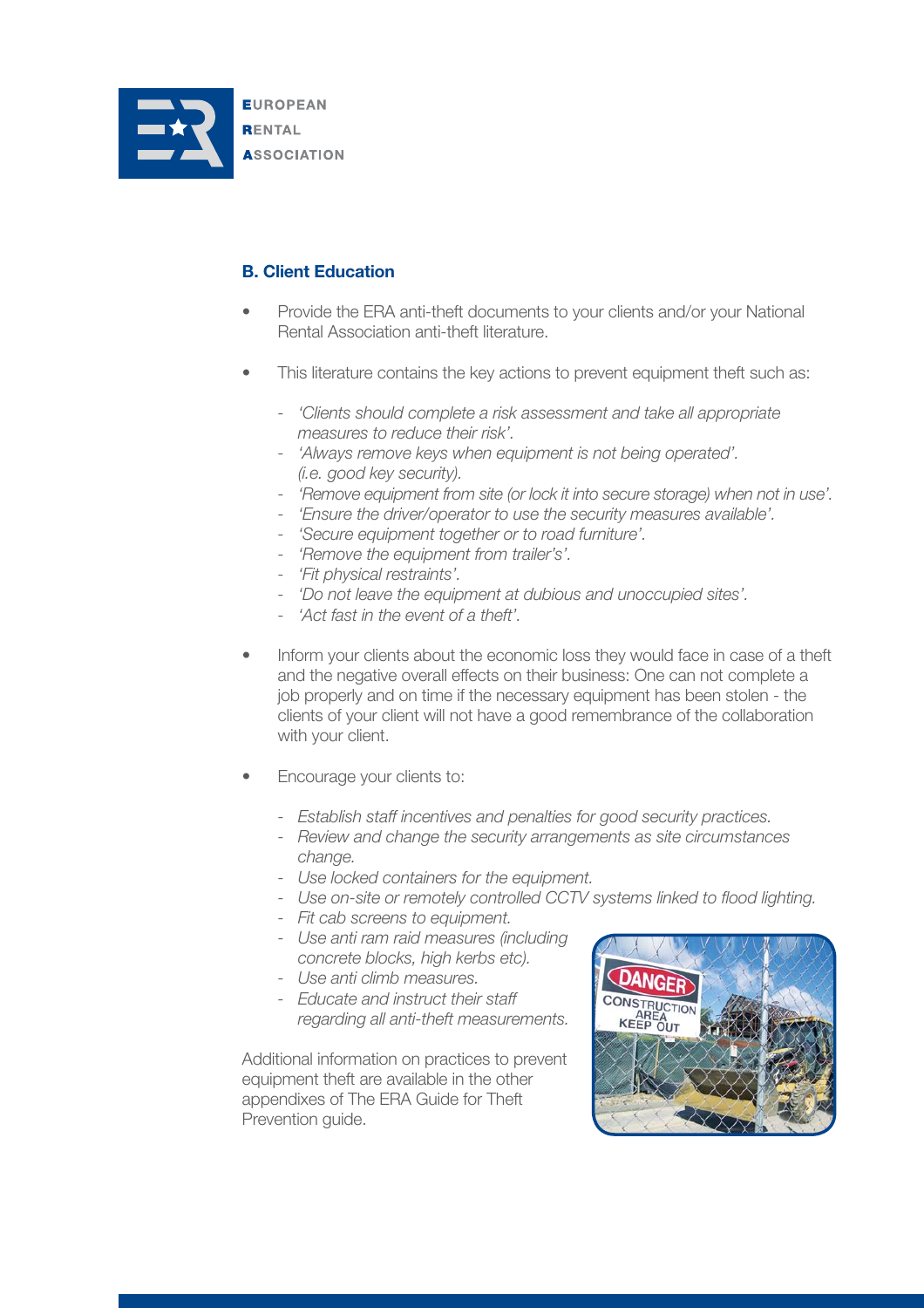

# **Appendix 4: Plant Equipment - A General Guide for Anti-Theft Systems and Registration Systems**

## **Introduction**

- Anti-theft devices are primarily designed to secure plant against theft but they may also make a contribution to safety by allowing authorised users only to operate a machine and protect from a fraudulent use either by a non qualified/non authorised person or by members of the public. This prevents exposure to public liability claims, injury or even death of persons external to the industry.
- In terms of safety, such devices must not interfere with, or prevent the operation of, standard safety features on equipment.
- In reviewing the different options, attention shall be paid not only to the unit value of each device and/or system but moreover to its proportional value compared to the value of the equipment and whether it is 'Fit for the Purpose' intended. A good 'value for money' exercise is to evaluate how long the security system will resist attack from thieves.
- Generally, rental operators should pay attention or give preference to certified systems.

This document looks at the following currently available categories of anti-theft systems and devices:

- Physical theft prevention systems
- Marking of equipment
- Equipment immobilisation systems
- After-theft recovery systems
- Alarm systems

The last part of the document also briefly examines which technologies may gain widespread market application in the near future.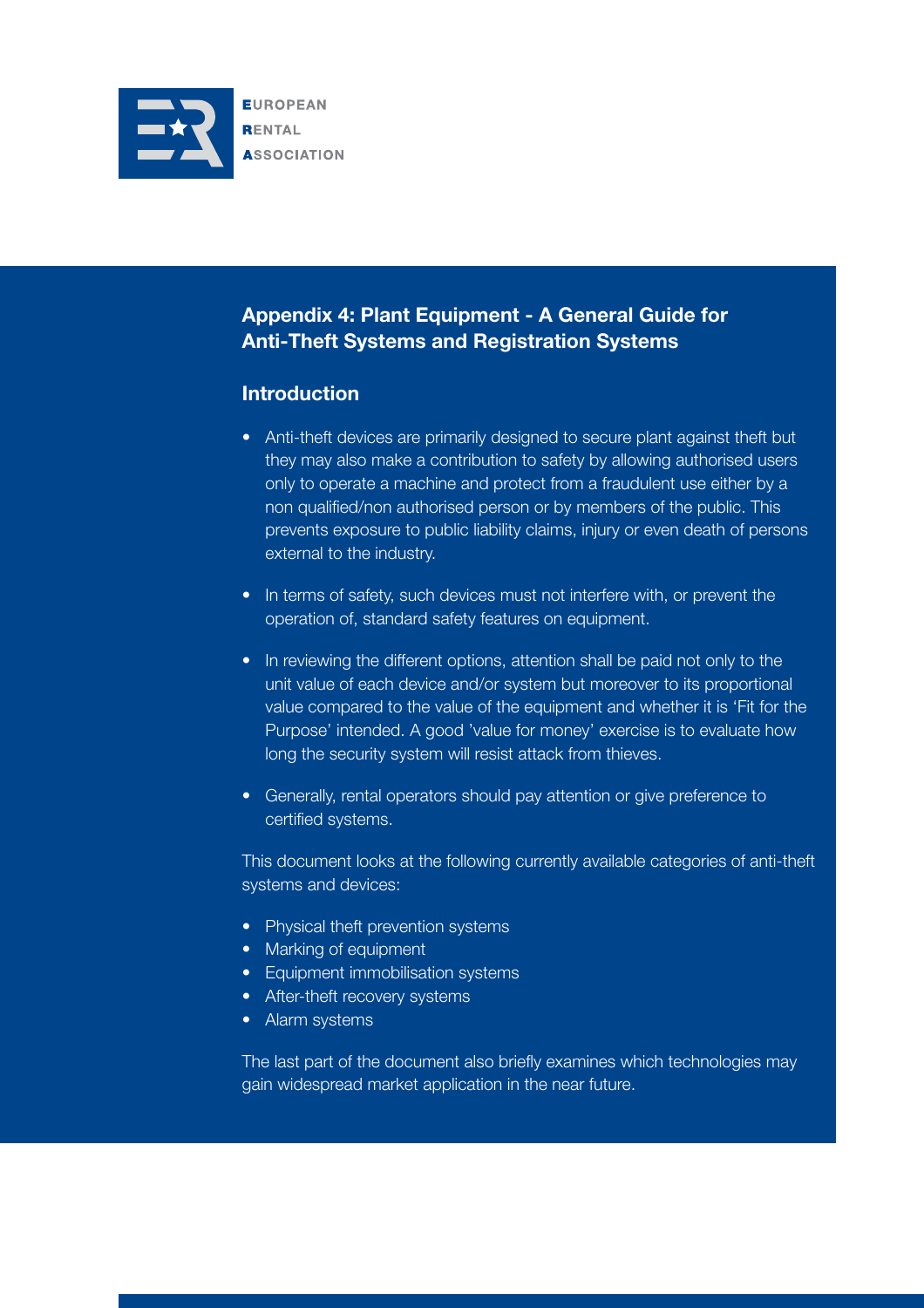

# **1. Currently Available Systems and Devices**

#### **1.1 Physical Theft Prevention Systems**

Such systems, widely known as physical restraints can be used for most types of equipment, but are used more particularly for large tracked and wheeled machines with a weight above 3 tonnes.

Examples of such systems are:

- Mechanical locking systems such as padlocks, trailer locks, hitch locks, chains, removal of batteries & fuses
- **Disadvantages** • They do not arm automatically but are dependent on the initiative of the operator to be fixed and set in place on the machine • They require training and good practices • No standard restraint because specific to every brand and type of equipment (it may also be  $a +$ ) • Corporate colours may need to be removed at the time of selling the used equipment (additional cost). **Advantages** • Their removal requires physical efforts, time & tools
- Machines painted in corporate colours

#### **1.2 Marking and Registration of Equipment**

All types of equipment can be permanently marked and registered. The most commonly used locations for marking are the equipment's main body or cab area, the engine compartment and cover or hood and important or valuable parts and components etc. Marking should ideally be undeletable and be both visible (overt) and invisible (covert) to make it difficult for a thief or criminal to find and remove.

Examples of systems used for the marking of equipment include:

- Identification plates and warning stickers (ideally made from tamper evident material)
- The recording of the equipment's unique serial numbers ideally on an approved database or scheme
- Glass etching, laser etching and the welding or stamping of fleet numbers etc
- Microdots, unique forensic DNA liquid, electronic transponders or microchip technology, invisible pen or paint that fluoresces under UV light (ultra violet) etc.

| <b>Advantages</b>                                                                                            | <b>Disadvantages</b>                                                                                                                                               |
|--------------------------------------------------------------------------------------------------------------|--------------------------------------------------------------------------------------------------------------------------------------------------------------------|
| • Removal of the markings will require physical<br>effort, cost, time & tools.                               | • Require standardisation to allow easy<br>identification by all parties: users, police forces.                                                                    |
| • Often provided as standard or as a low cost<br>option by manufacturers or the equipment<br>dealer network. | • Visible marking can be destroyed and made<br>unreadable.                                                                                                         |
|                                                                                                              | • Multiple markings (manufacturer's, owner's,<br>VIN/PIN) can make the reading difficult for<br>third parties and thus impede the recovery of<br>stolen equipment. |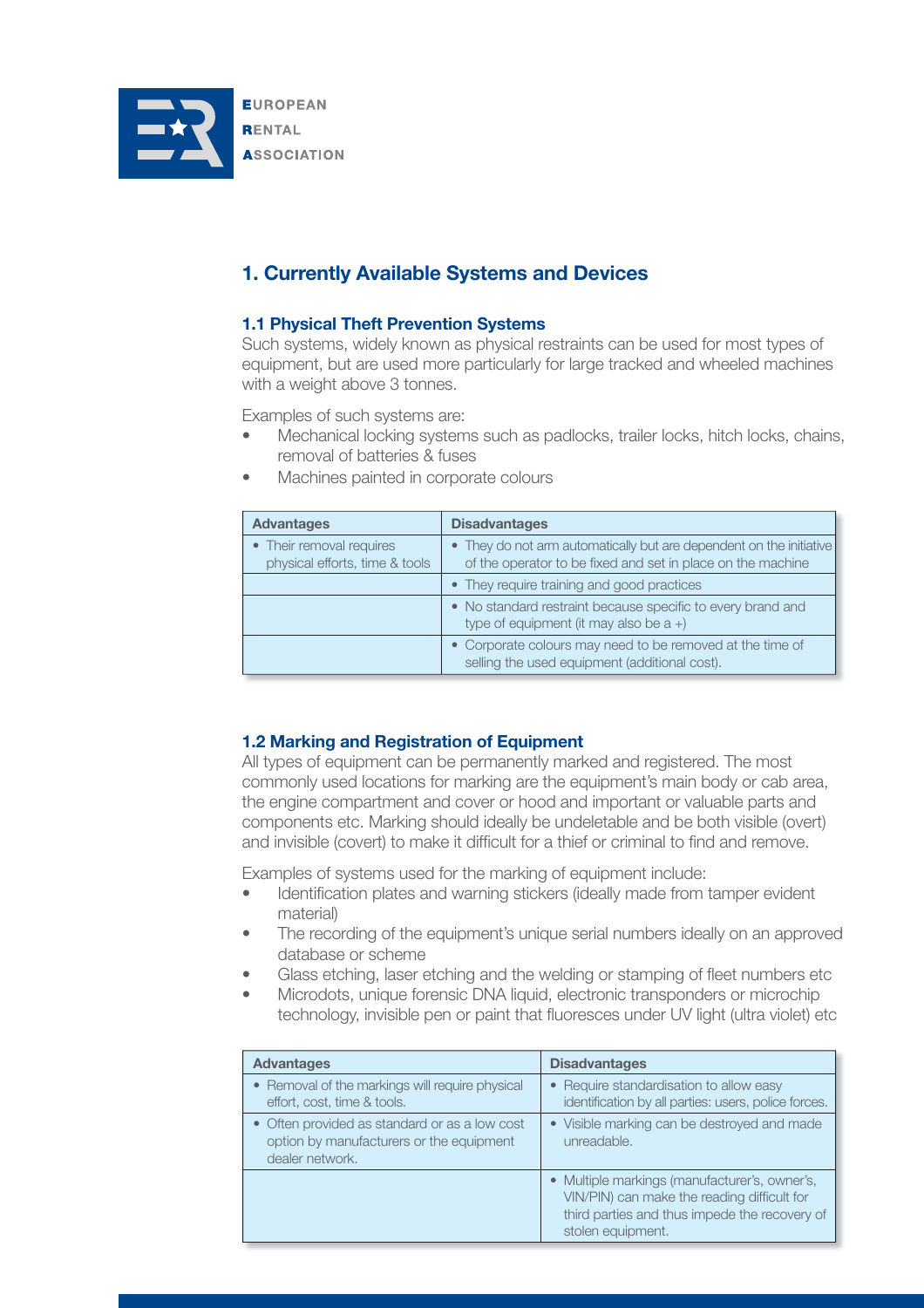

#### **1.3 Equipment Immobilization Systems**

Such systems apply to all mobile equipment. They prevent the theft of secured equipment by immobilisation of the fuel, hydraulic and/or electric system. They can be either electrical or electro-mechanical and may incorporate an after-theft recovery system.

They can include the following features:

- Keypad PIN Code
- Electronic fob
- Transponder key
- **SMS Text**
- GPS
- Smart Card

| <b>Advantages</b>                                                                           | <b>Disadvantages</b>                                                   |
|---------------------------------------------------------------------------------------------|------------------------------------------------------------------------|
| • (usually) automatic arming and provided by<br>most major manufacturers                    | • Some require good practices (PIN number<br>must remain confidential) |
| • Prevent unauthorised move or use of a<br>machine                                          |                                                                        |
| • Oblige thieves to use sophisticated means for<br>stealing equipment, such as truck cranes |                                                                        |

#### **1.4 After-Theft Recovery Systems**

After-theft recovery systems apply mostly to mobile equipment with a weight above 3 tonnes. They assist with the location and recovery of equipment and can play an important role in the management of rental fleets by allowing to monitor the use of equipment at distance or to follow-up on maintenance and repair.

| <b>Advantages</b>                                                                                                                                                  | <b>Disadvantages</b>                  |
|--------------------------------------------------------------------------------------------------------------------------------------------------------------------|---------------------------------------|
| May include immobilisation system which can<br>be controlled by SMS text or GPS                                                                                    | • Purchase and subscription costs     |
| • Usually provide a 'ring-fencing alarm<br>capability'. If a machine goes outside the<br>area designated to it, a silent alarm is raised<br>at the control centre. | • Do not always prevent the theft     |
| • May provide asset management services<br>and be used to record undue utilisation<br>(during rental suspension, weekends)                                         | Require time & attention to follow up |
| • May provide technical services<br>(maintenance, diagnostics)                                                                                                     |                                       |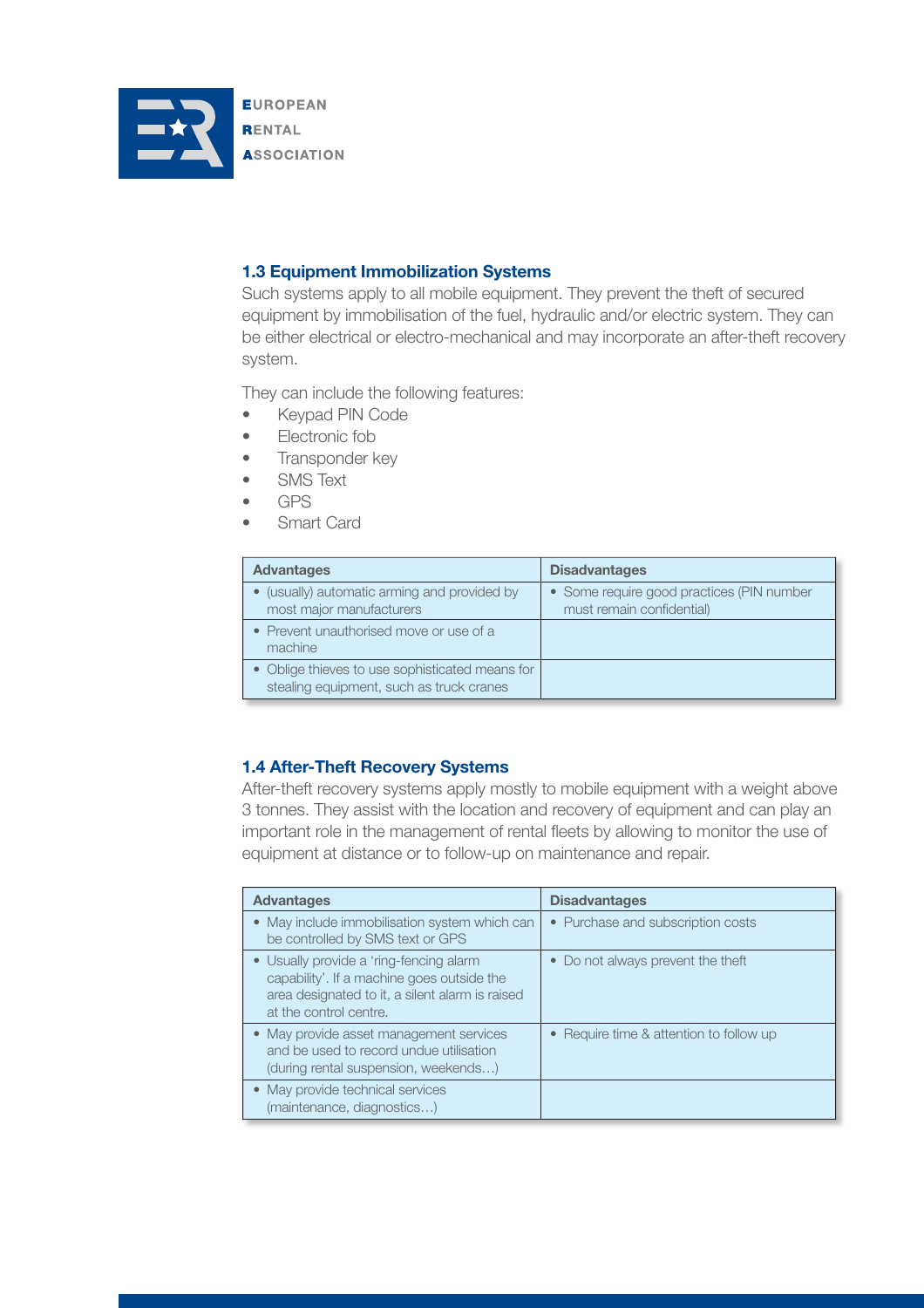

**1.5 Alarm Systems**

Alarm systems are used mostly for mobile equipment with a weight above 3 tonnes.

| <b>Advantages</b>                                                   | <b>Disadvantages</b>                             |
|---------------------------------------------------------------------|--------------------------------------------------|
| • Noise levels can be a significant deterrent                       | • Inefficient in unpopulated areas               |
| • Silent alarms may inform the police or owner<br>of the equipment. | • Not provided as a standard by<br>manufacturers |

## **2. Future Technologies**

#### **2.1 Smart Cards**

They may be an alternative to keys. They are usually plastic cards sometimes containing a microchip. Some require a reader (like a credit card or a hotel smart card), others can be read remotely. They can also provide additional security and safety if issued only to authorised and qualified users.

#### **2.2 Biometrics**

This emerging technology uses unique human characteristics (iris of eye, finger print, hand shape...) as a form of identification. The reader required is significantly more expensive than a card reader. For instance a fingerprint could replace in the future a key or a keypad with PIN code.

#### **2.3 Security Cameras (CCTV)**

Already used in public transport, they could act as a deterrent to thieves on large driven equipment.